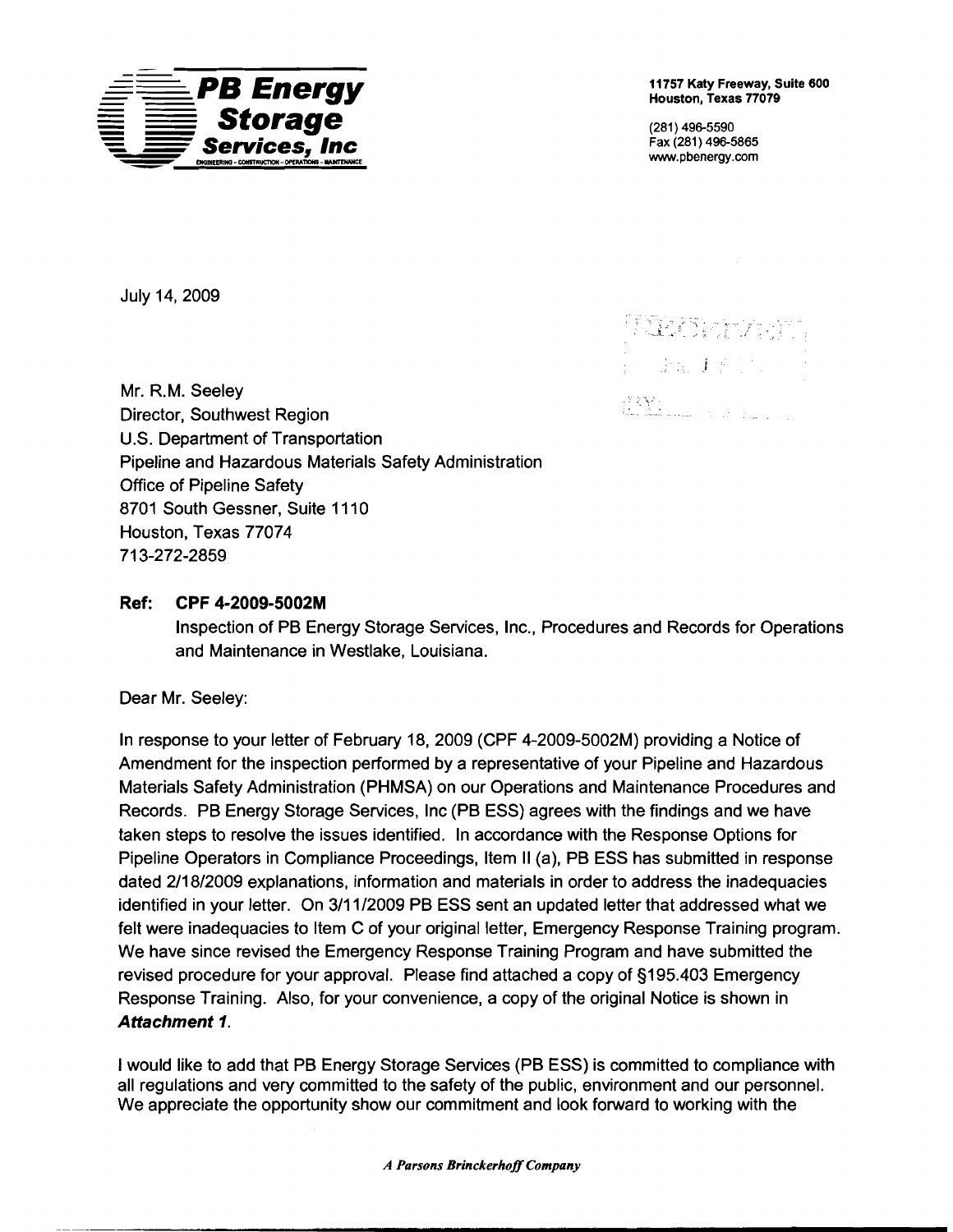Pipeline and Hazardous Materials Safety Administration in the future. I hope that my revisions are satisfactory. If you do find issue with any of the revisions, have any questions or require additional clarifications, please give me a call (281-589-5845) or e-mail (fontenot@pbworld.com).

Sincerely,

Charles J. Fontenot Operations Manager

*A Parsons BrinckerhoffCompany*  11757 Katy Freeway Suite 600, Houston, TX 77079 6950 Sulphur Drive, Beaumont, TX 77705 (409) 839-4602 (Beaumont Office) (281) 589-5845 (Houston Office) (281) 923-0317 Mobile (409) 839-0510 Fax E-mail Address: fontenot@pbworld.com PBES Website: http://www.pbenergy.com PB Website : http://www.pbworld.com

**Attachment**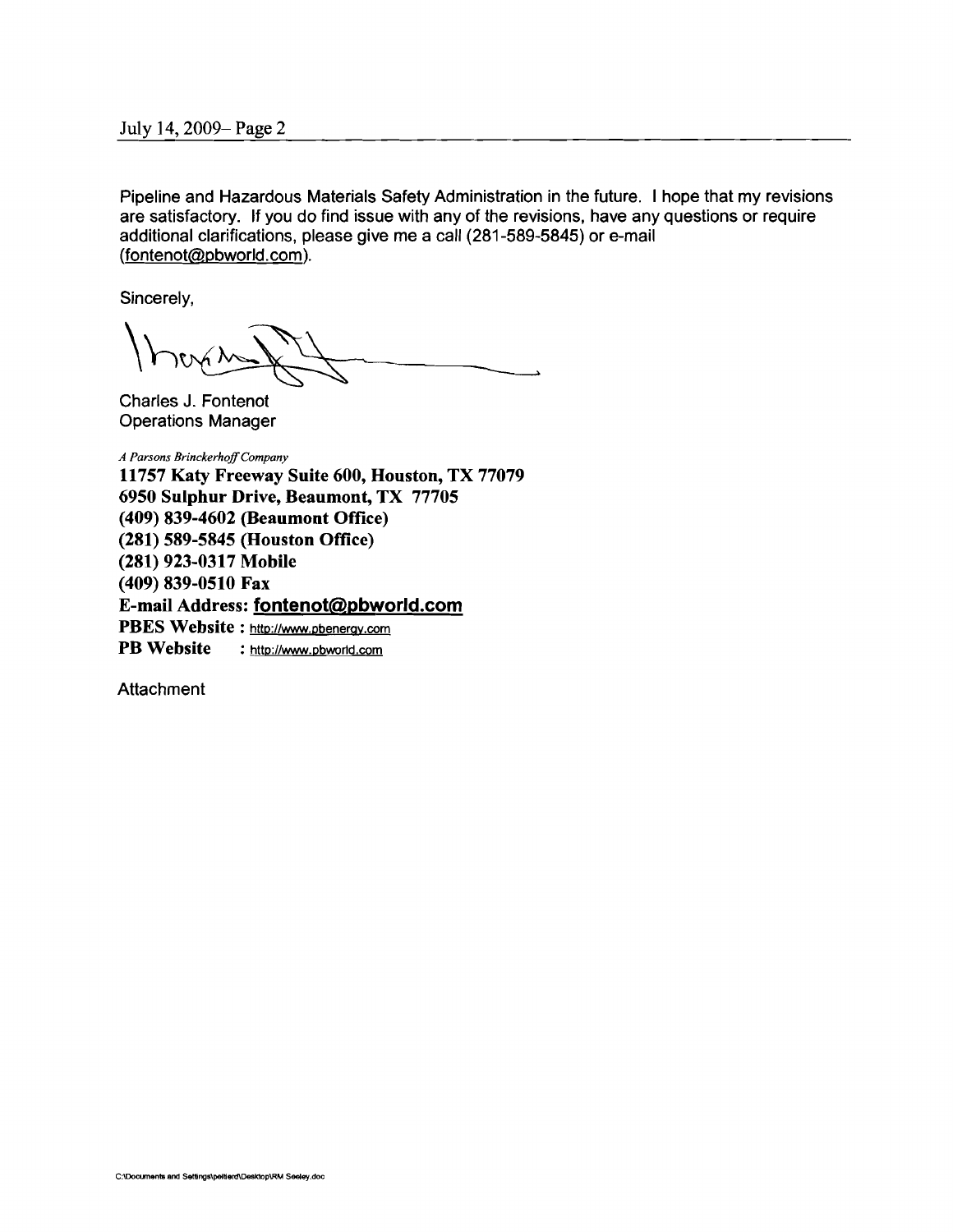# **Procedure Steps**

**All PB** ESS employees are trained in the activities to be undertaken by them in the operation and maintenance of the Company's pipeline facilities. The training program is designed to meet regulatory training requirements and develop and maintain employee's competency and skill levels.

Training Requirements Include:

- Personnel Responsibilities in an Emergency
- Location and use of Emergency Equipment
- • Properties of the Products
- Location of system maps, records and valve sites
- **Emergency Procedures**
- Record Keeping requirements
- • Telephone and Communication Records
- • Control Room Contact Number
- Notification Procedures for contacting qualified individuals on a 24hr basis

The **PB** ESS Emergency Response Manual includes procedures for the following to provide safety when an emergency condition occurs:

- (1) Receiving, identifying, and classifying notices of events which need immediate response by the operator or notice to fire, police, or other appropriate public officials and communicating this information to appropriate operator personnel for corrective action.
	- Reference-Emergency Response Plan-General Information-page 5
	- Reference-Emergency Response Plan-Notification page 17-18
	- Reference-Emergency Response Plan-Emergency Flow Chart page-13
	- Reference-Emergency Response Plan-Forms F2 and F3 page 75-76
	- Reference-Emergency Response Plan-Emergency Responder page 50
- (2) Carry out the emergency procedures established under 195.402 that relate to their assignments;
	- Reference- O&M Procedures Section 5
- (3) Know the characteristics and hazards of the hazardous liquids or carbon dioxide transported, including, in case of flammable HVL, flammability of mixtures with air, odorless vapors, and water reactions;
	- Reference- Emergency Response Plan-MSDS page 78
- (4) Recognize conditions that are likely to cause emergencies, predict the consequences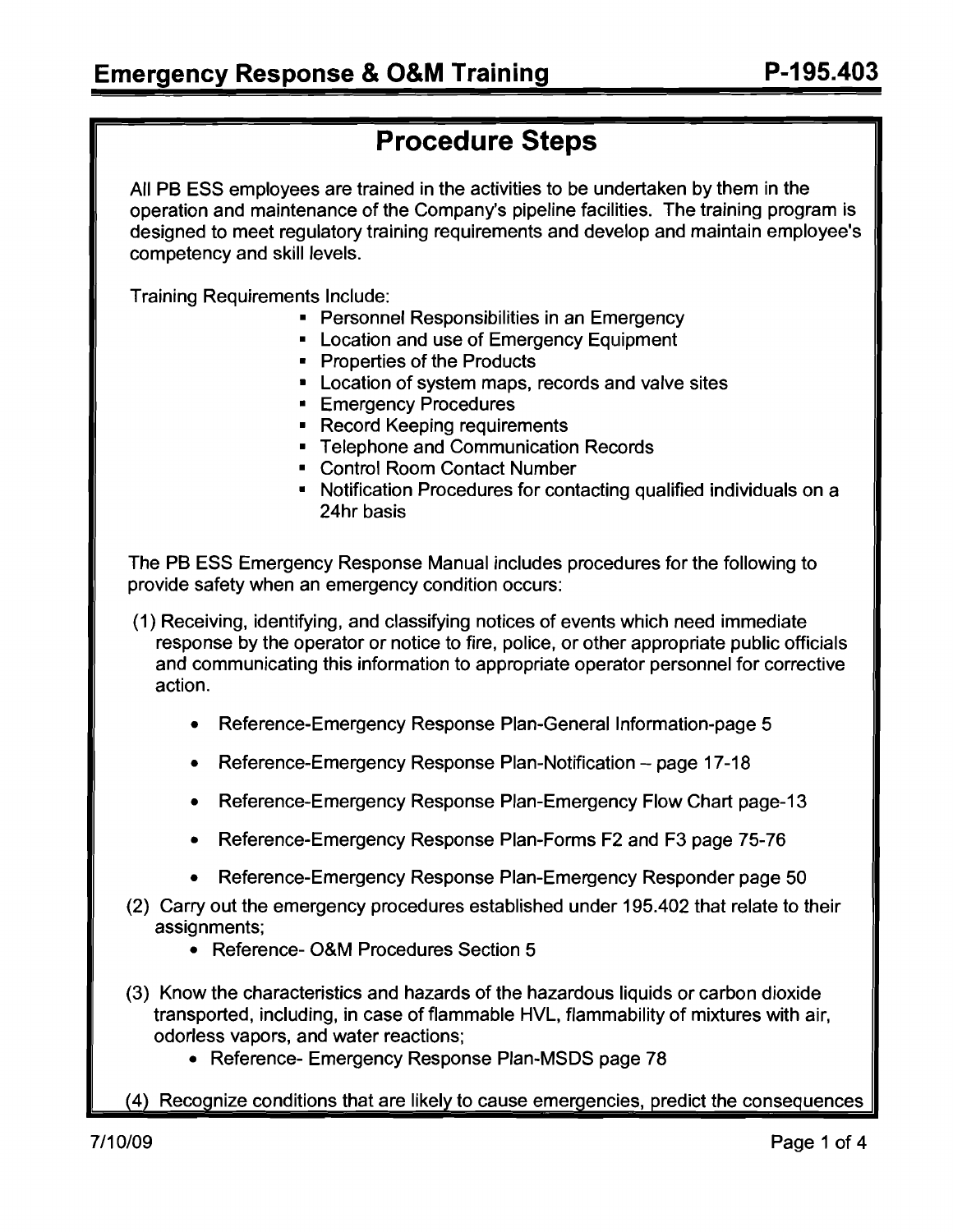## **Emergency Response & O&M Training The Response & O&M Training Response ADS**

of facility malfunctions or failures and hazardous liquids or carbon dioxide spills, and take appropriate corrective action;

- Reference -O&M-Handling Abnormal Condition procedures
- Reference -O&M-Section 5 procedure 195.402 (d)(1)
- Reference-Emergency Response Plan-MSDS page 78
- (5) Take steps necessary to control any accidental release of hazardous liquid or carbon dioxide and to minimize the potential for fire, explosion, toxicity, or environmental damage;
	- Reference-Emergency Response Plan-Emergency Response Action
	- Reference-Emergency Response Plan-Emergency Shutdown Procedure

(6) Learn the potential causes, types, sizes, and consequences of fire and the appropriate use of portable fire extinguishers and other on-site fire control equipment, involving, where feasible, a simulated pipeline emergency condition.

- Reference-Emergency Response Plan
- Reference-O&M- Maps HCA's page 33

At the intervals not exceeding 15 months, but at least once each calendar year, PB ESS Supervisors should:

- (a) Review with personnel their performance in meeting the objectives of the emergency response training program and Manual;
- (b) Make appropriate changes to the emergency response training program as necessary to ensure that it is effective.

(7) Minimization of public exposure to injury and probability of accidental ignition by assisting with evacuation of residents and assisting with halting traffic on roads and railroads in the affected area, or taking other appropriate action.

- Reference -O&M-Immediate Response Areas/Maps & HCA's/ICS page58
- Reference Emergency Response Plan Control of affected Public page 52

(8) Notifying fire, police, and other appropriate public officials of hazardous liquid or carbon dioxide pipeline emergencies and coordinating with them preplanned and actual responses during an emergency, including additional precautions necessary for an emergency involving a pipeline system transporting a highly volatile liquid.

- Reference -O&M-Maps & HCA's
- Reference Emergency Response Plan-Emergency Notification page 17-18
- Reference Emergency Response Plan-MSDS page 78

(9) In the case of failure of a pipeline system transporting a highly volatile liquid, use of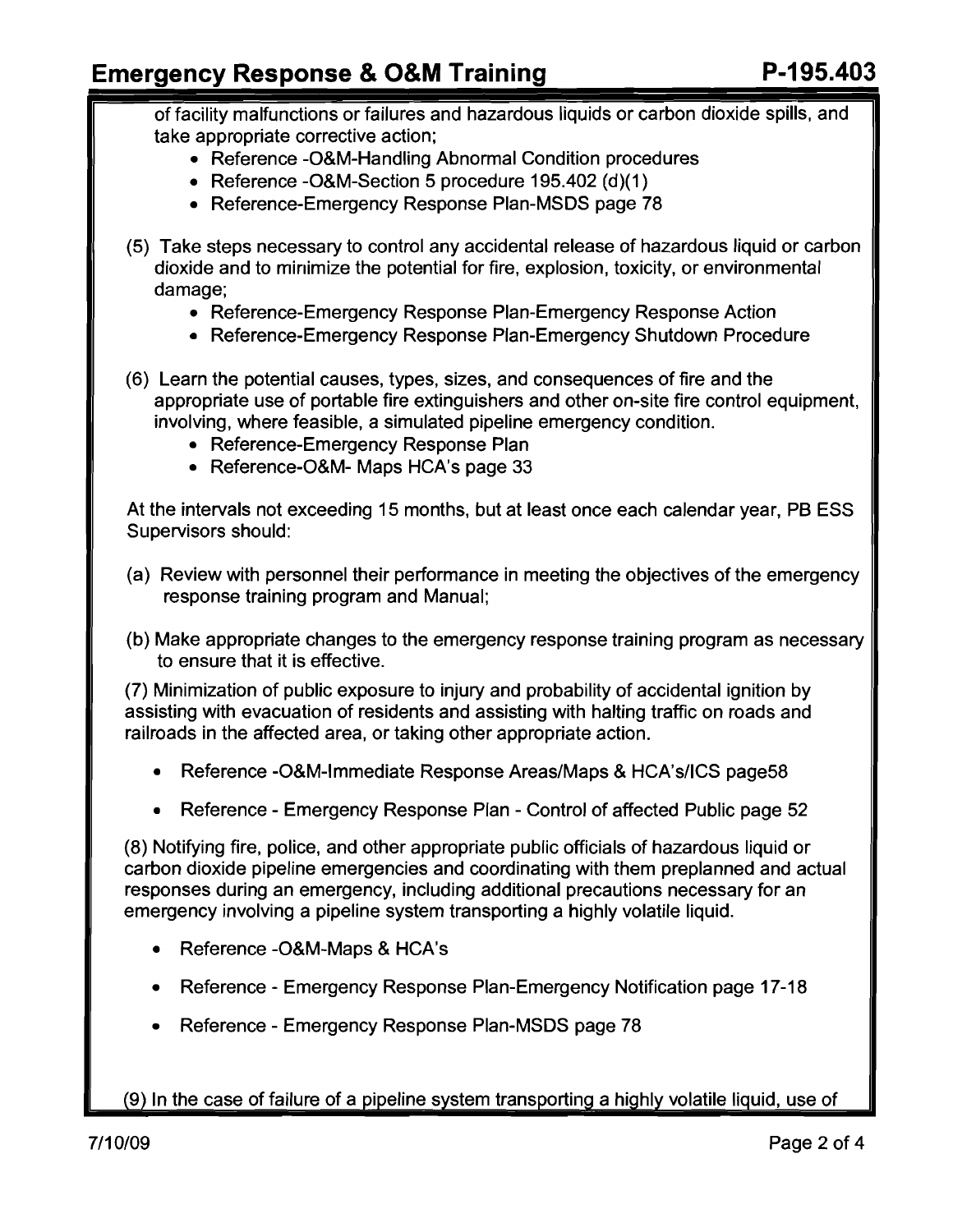# Emergency Response & O&M Training P-195.403

appropriate instruments to assess the extent and coverage of the vapor cloud and determine the hazardous areas.

• Reference- Contractor List- Monitoring (Hygienist)

(10) Providing for a post accident review of employee activities to determine whether the procedures were effective in each emergency and taking corrective action where deficiencies are found.

• Investigation Report to analyze the event.

(f) Safety-related condition reports. The PB ESS Hazardous Liquids Pipeline Operation manual includes instructions enabling personnel who perform operation and maintenance activities and to recognize conditions that may be safety-related conditions and are subject to the reporting requirements of §195.55.

The training program consists of initial training, refresher training and emergency response drills. Emergency response drills are used to practice and evaluate emergency response plans and train employees in conducting response activities by reacting to simulated incidents. Several types of drills may be conducted, including: Notification Drills, Equipment Deployment Drills, Tabletop Incident Management Exercises, and Unannounced Incident Response Drills.

All training activities are documented. Training records for each employee are maintained locally.

Initial training involves the study and review of the PB ESS O&M Manual & Emergency Response Manual.

- Field Operations Supervisors shall review with personnel and document the review of the O&M Manual that pertains to their operation including Emergency Response Plans.
- • Particular attention should be paid to the Product MSDS included in the Emergency Response Plan.

Initial training will also include HAZWOPER training

• Certain job titles have been grouped into categories for determining required levels of training to maintain emergency response competency and comply with OSHA 1910.120 (Hazardous Waste Operations and Emergency Response HAZWOPER regulation).

At a minimum,

**Employees that would be expected to respond and mitigate an** emergency at the field level will be trained to the HazMat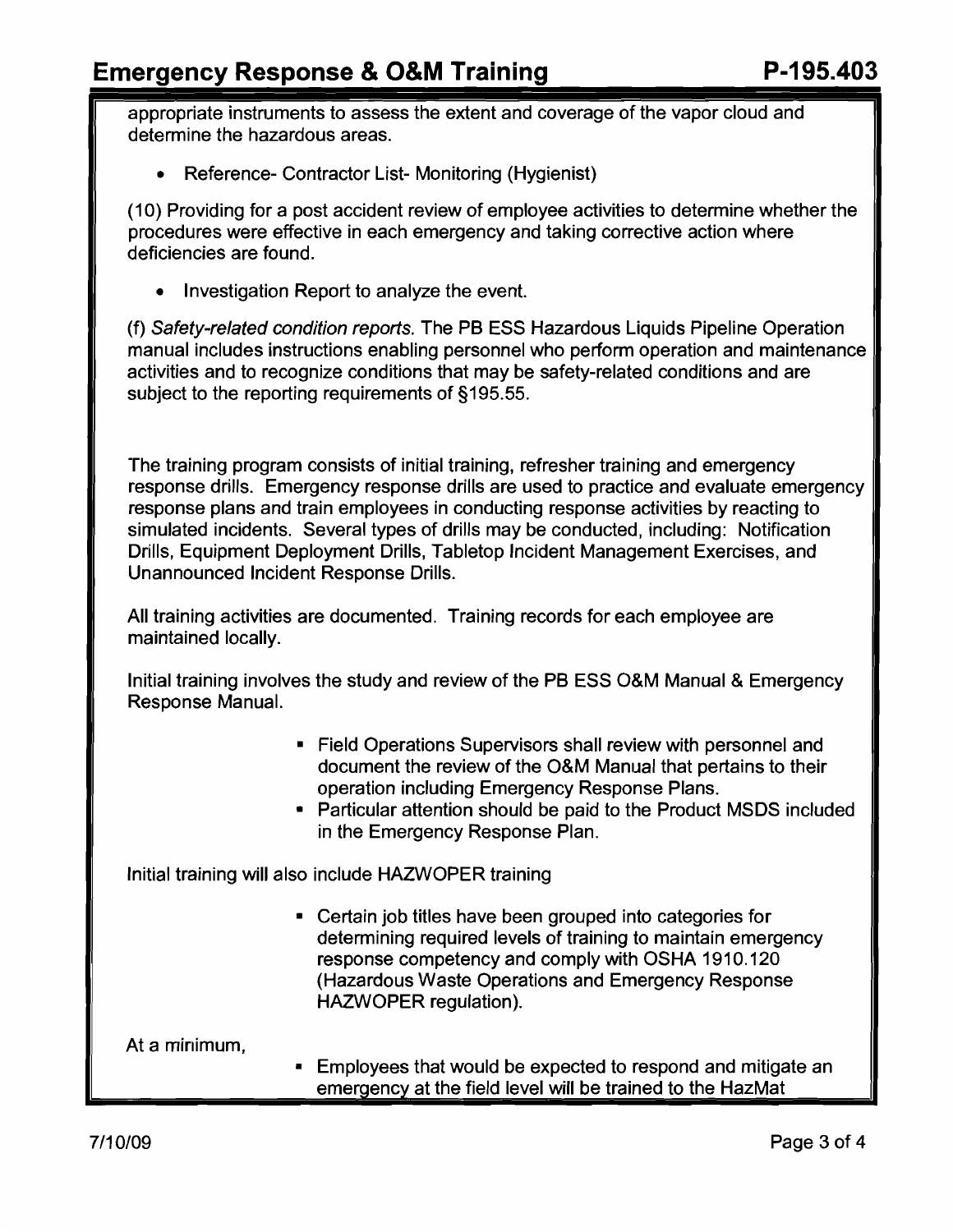| <b>Emergency Response &amp; O&amp;M Training</b>                                                                                                                                                                                                                                                                                                                                                                                                                                                                                                                                                                                                                                                                                                                                                                                                                            | P-195.403 |
|-----------------------------------------------------------------------------------------------------------------------------------------------------------------------------------------------------------------------------------------------------------------------------------------------------------------------------------------------------------------------------------------------------------------------------------------------------------------------------------------------------------------------------------------------------------------------------------------------------------------------------------------------------------------------------------------------------------------------------------------------------------------------------------------------------------------------------------------------------------------------------|-----------|
| Technician level.<br>• Employees that function in a control center and administrative<br>personnel will be trained to the First Responder - Operations level.<br>• Annual Training consists of HAZWOPER refresher training, and<br>Computer-Based Training (CBT).<br>• Attending safety meetings and emergency response training<br>exercises and/or completing various CBT modules will also<br>accomplish required refresher training.<br>• Employees must complete all CBT modules related to their current<br>job duties as soon as practical. New modules relevant to an<br>employee's assignment that are added to the CBT library should<br>be completed within one year of introduction.<br><b>Employees are required to complete annual refresher training on</b><br>fire extinguisher operation including hands on insipient stage fire<br>extinguisher training. |           |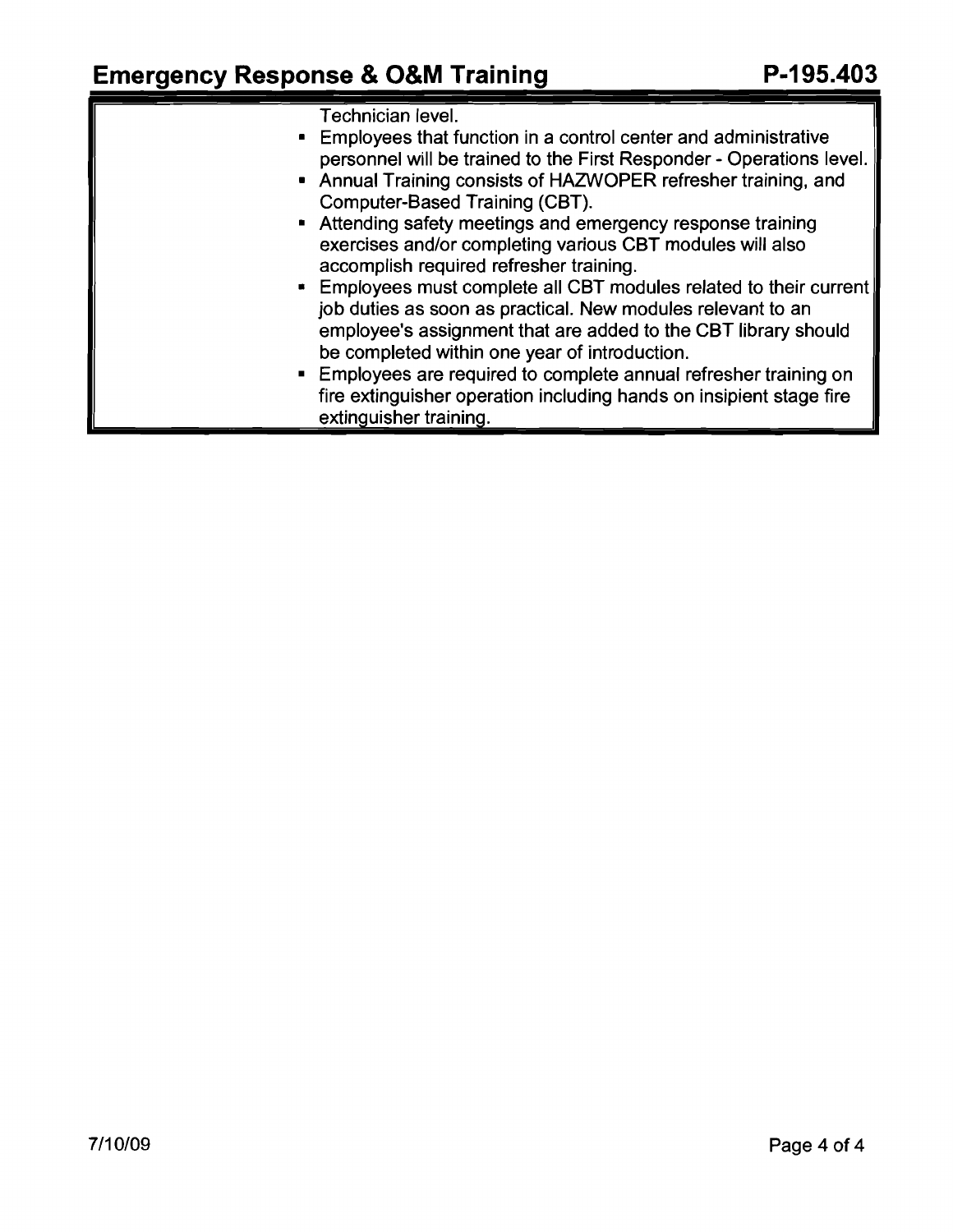

March 4, 2009- Page 3

Attachment 1 Pipeline and Hazardous Materials Administration Notice of Amendment



**U.S. Department** of Transportation **Pipeline and Hazardous Moterials Safety** Administration

**ETIT SHIP GOSTN. SUN 1110** Houston, TX 7TU74

**NOTICE OF AMENDMENT** 

## **CERTIFIED MAIL - RETURN RECEIPT REQUESTED**

**February 18, 2009** 

Mr. Roger Blair President PB Energy Storage Services, Inc. 11757 Katy Freeway, Suite 600 Housena TX 77099

CPF 4-2009-5002M

Dear Mr. Blair:

On October 28-29, 2008, a representative of the Ploeline and Hazardous Materials Safety Administration (PHMSA) pursuant to Chapter 601 of 49 United States Code inspected your procedures and records for operations and maintenance in Westlake. Louisiana.

On the basis of the Inspection, PHMSA has identified the apparent inadequacies found within PB Energy Storage Services' procedures and are described below.

 $\blacksquare$ §195.402 Procedural manual for operations, maintenance, and emergencies.

a) General, Each operator shall prepare and follow for each pipeline system a manual of written procedures for conducting normal operations and meintenance activities and handling shnormal operations and emergencies. This manual shall be reviewed at intervals not exceeding 15 months, but at least once each calendar year, and appropriate changes made as necessary to insure that the manual is effective. This manual shall be prepared before initial operations of a pipeline commence, and appropriate parts shall be kept at locations where operations and maintenance activities are conducted.

- $\blacksquare$ §195.54 Accident reports.
	- (a) Each operator that experiences an accident that is required to be reported under §195.50 shall as soon as practicable but not later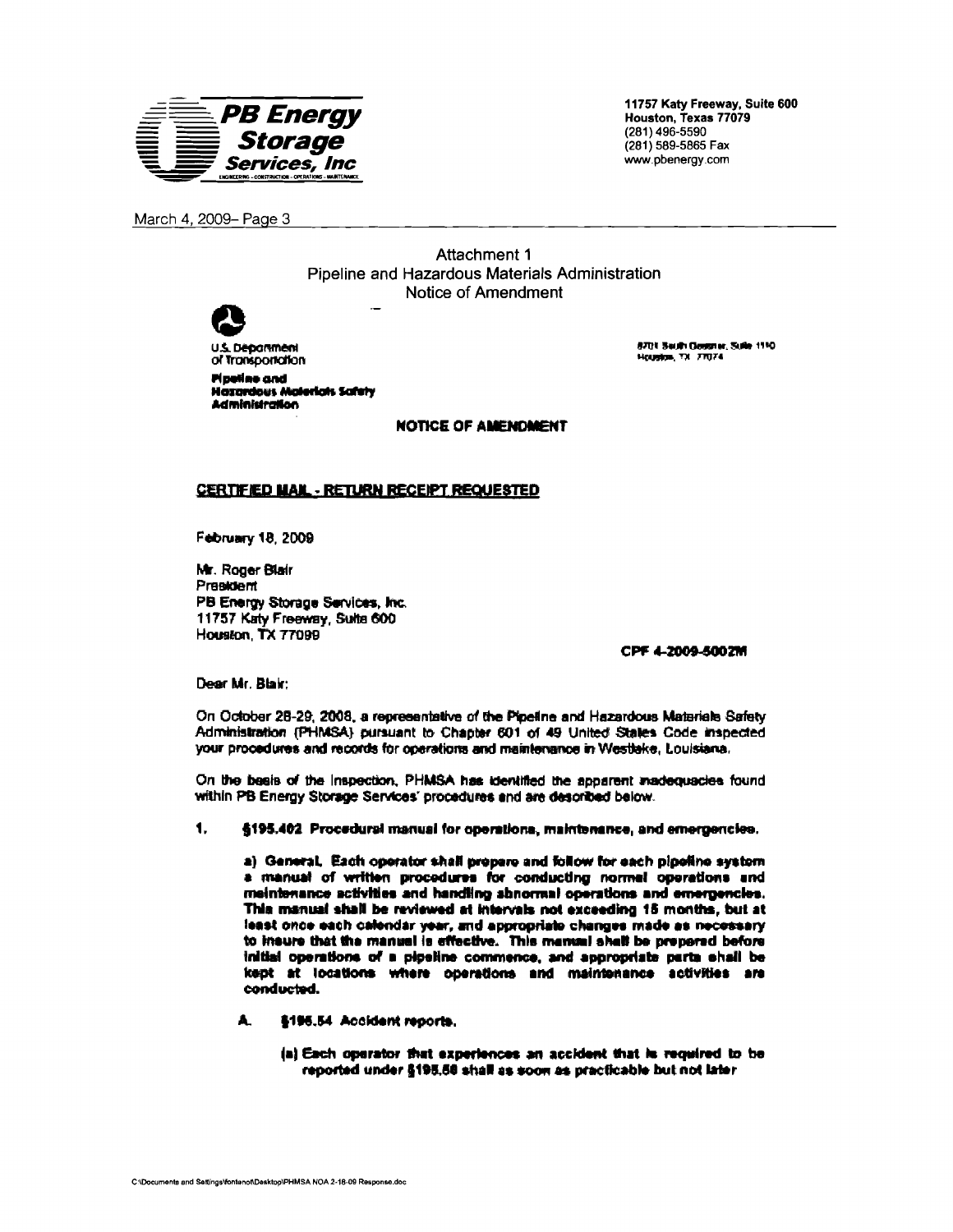

March 4, 2009- Page 4

- (b) than 30 days after discovery of the accident, prepare and file an accident report on DOT Form 7000-1, or a facelmile.
- (c) Whenever an operator receives any changes in the information reported or additions to the original report on DOT Form 7000-1, it shall file a supplemental report within 30 days of new information.

PB Energy Storage Services must arrend their procedures to state that the supplemental report must be filed within 30 days of new information.

#### В. 6195.302 Pressure testing

(a) Except as otherwise provided in this section and in §195.305(b), no operator may operate a pipeline unless it has been pressure tested under this subpart without leakage. In addition, no operator may return to service a segment of pipeline that has been replaced, relocated, or otherwise changed until it has been pressure tested under this subpart without leakage.

PB Energy Storage Services pressure testing procedure contains an incorrect reference in their procedures manual. They must amend their procedures to refer to the correct current testing procedure

#### C. §195.403 Emergency response training

- (a) Each operator shall establish and conduct a continuing training program to instruct emergency response personnel to:
	- (1) Carry out the emergency procedures established under 195,482 that rolate to their assignments;
	- (2) Know the characteristics and hazards of the hazardous liquids or carbon dioxide transported, including, in case of flammable HVL, flammability of mixtures with air, odorless vapors, and water reactions;
	- (3) Recognize conditions that are likely to cause emergencies. predict the consequences of facility malfunctions or failures and hazardous liquids or carbon dioxide spills. and take appropriate corrective action:
	- (4) Take steps necessary to control any accidental release hazardoue figuid or carbon dioxide and to minimize the potential for fire, explosion, toxicity, or environmental damage; and
	- (5) Learn the potential causes, types, sizes, and consequences of fire and the appropriate use of portable fire extinguishers and other on-site fire control equipment, Involving, where feasible, a simulated pipeline emergency coadition.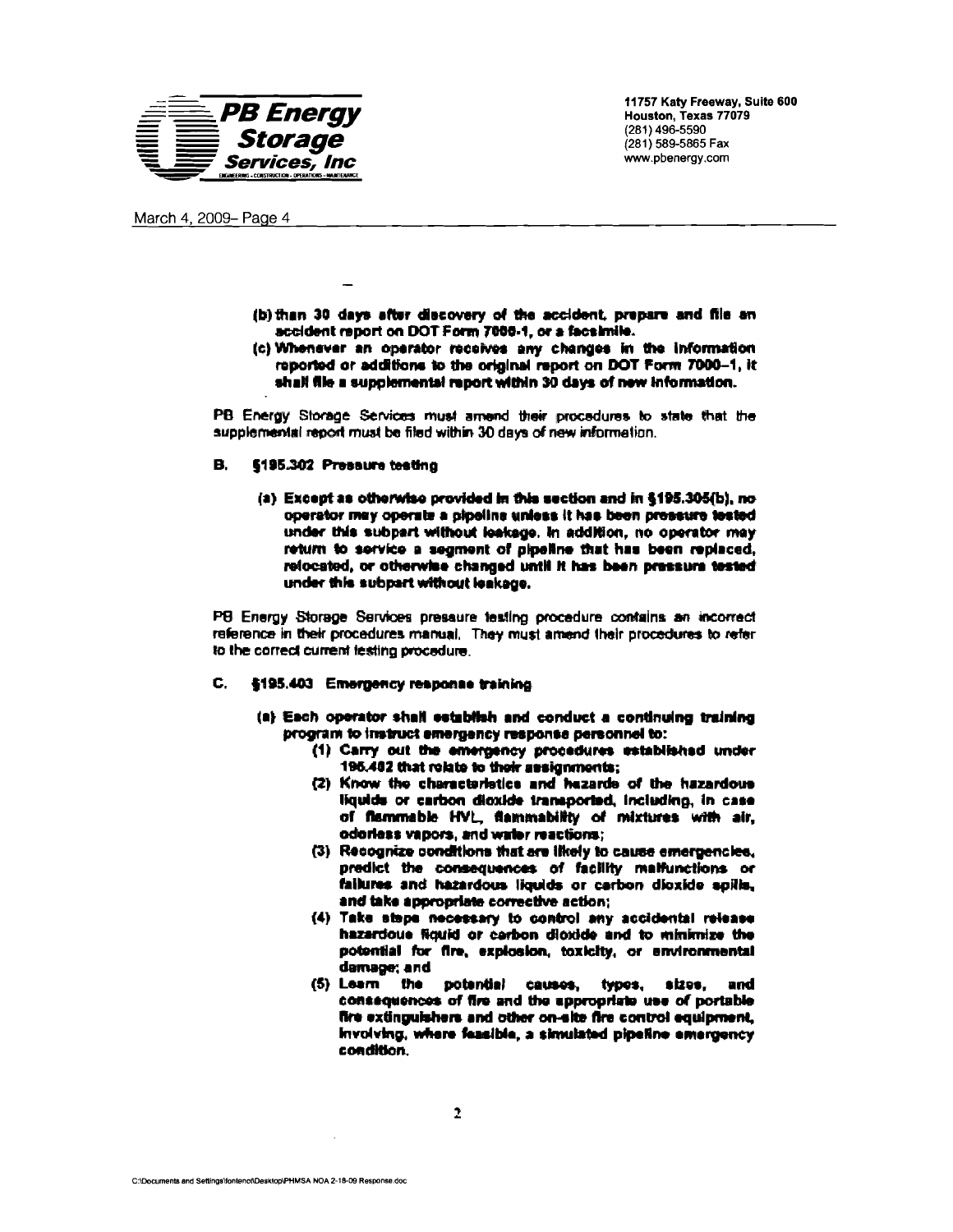

March 4, 2009- Page 5

PB Energy Storage Services currently have inadequate procedures for emergency response training in their procedures manual. Specific procedures for emergency response training must be developed that address conditions specific to PB Energy Services' operations as required in \$195.403.

### Response to this Notice

This Notice is provided pursuant to 49 U.S.C. § 60108(a) and 49 C.F.R. § 190.237. Enclosed as part of this Notice is a document entitled Response Options for Pipeline Operators in Compliance Proceedings. Please refer to this document and note the response options. Be advised that all material you submit in response to this enforcement action is subject to being made publicly available. If you believe that any portion of your responsive material qualifies for confidential treatment under 5 U.S.C. 552(b), along with the complete original document you must provide a second copy of the document with the portions you believe qualify for confidential treatment redacted and an explanation of why you believe the redacted information qualifies for confidential treatment under 5 U.S.C. 552(b). If you do not respond within 30 days of receipt of this Notice, this constitutes a waiver of your right to contest the allegations in this Notice and authorizes the Associate Administrator for Pipeline Safety to find facts as alleged in this Notice without further notice to you and to issue a Final Order.

If, after opportunity for a hearing, your plans or procedures are found inadequate as alleged in this Notice, you may be ordered to amend your plans or procedures to correct the inadequacies (49 C.F.R. § 190.237). If you are not contesting this Notice, we propose that you submit your amended procedures to my office within 30 days of receipt of this Notice. This period may be extended by written request for good cause. Once the inadequacies identified herein have been addressed in your amended procedures, this enforcement action will be closed.

In correspondence concerning this matter, please refer to CPF No 4-2009-5002M and, for each document you submit, please provide a copy in electronic format whenever possible.

Sincerely.

Alle Sul

R. M. Seelev Director, Southwest Region Pipeline and Hazardous Materiel Safety Administration

Enclosure: Response Options for Pipeline Operators in Compliance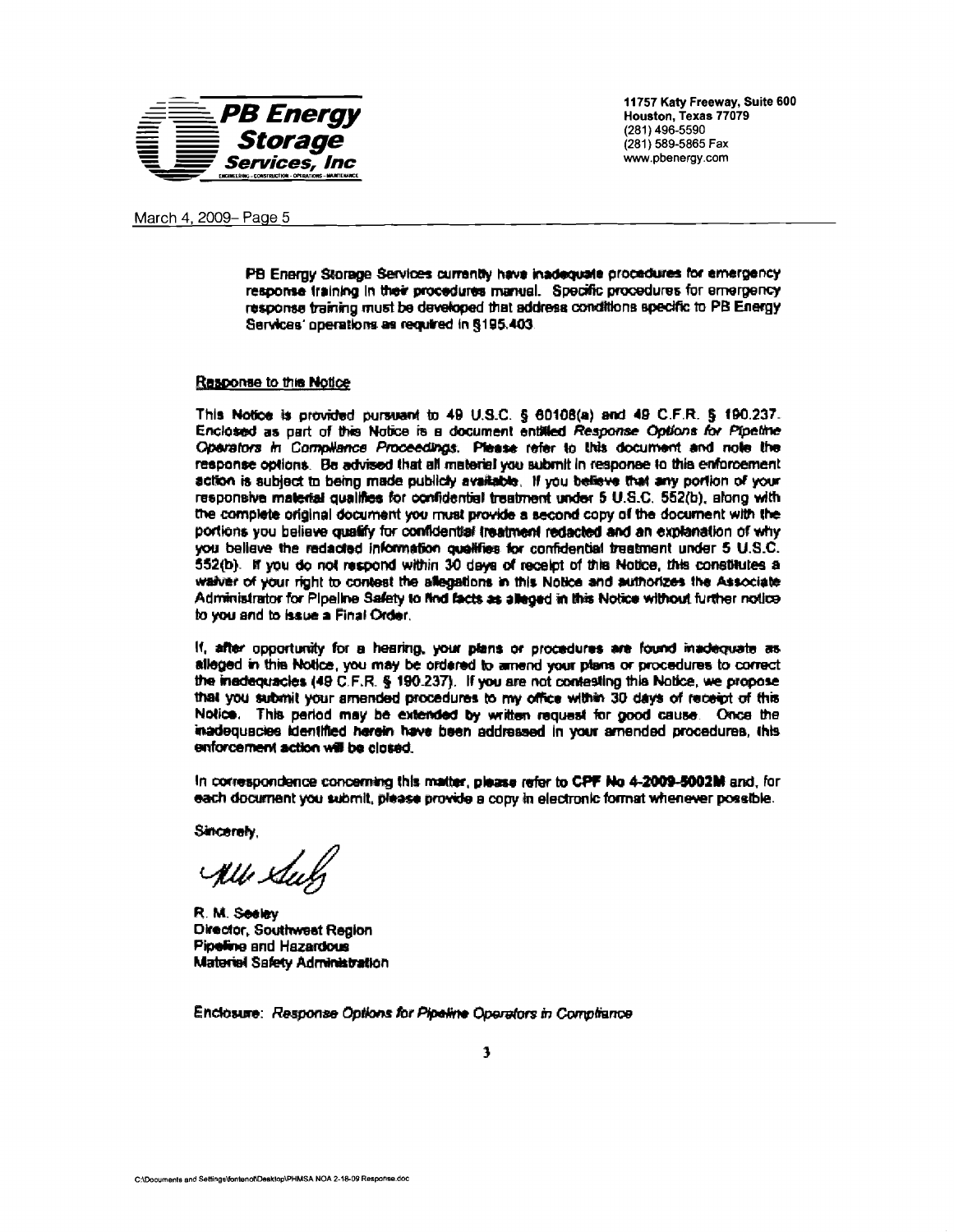

March 4, 2009- Page 6

## Response Options for Pipeline Operators in Compliance Proceedings

The requirements of 49 C.F.R. Port 190, Subpart B  $(68\ 190.201 - 190.237)$  govern response to Notices issued by a Regional Director. Pipeline and Hazardous Materials Safety Administration (PHMSA).

Be advised that all material submitted by a respondent in response to an enforcement action is subject to being made publicly available. If you believe that any portion of your responsive material qualifies for confidential treatment under  $5$  U.S.C.  $52(b)$ , along with the complete original document was must provide a second copy of the document with the portions you believe qualify for confidential treatment reducted and an explanation of why you believe the reducted information qualifies for confidential treatment under 5 U.S.C. 552(b).

#### $\mathbf{I}$ Procedures for Responding to a NOTICE OF PROBABLE VIOLATION:

Within 30 days of receipt of a Notice of Probable Violation, the respondent shall respond to the Regional Director who issued the Notice in the following way:

- When the Notice contains a proposed CIVIL PENALTY\*  $$ ä.
	- $1_{-}$ If you are not contesting any violations alleged in the Notice, pay the proposed civil penalty and advise the Regional Director of the payment. This authorizes PHMSA to make findings and to close the case with prejudice to the respondent. Payment terms are outlined below;
	- $\overline{2}$ . If you are not contesting any violations alleged in the Notice but wish to submit written explanations, information, or other materials you believe warrant mitigation of the civil penalty, you may submit such materials. This authorizes PHMSA to make findings and to issue a Final Order assessing a penalty amount up to the amount proposed in the Notice;
	- $\overline{\mathbf{3}}$ . If you are contesting one or more of the items in the Notice but are not requesting an oral bearing, submit a written response to the allogations and/or seek elimination or mitigation of the proposed civil penalty. Refer to 49 C.F.R.  $\zeta$  190.225 for assessment considerations, which include the respondent's ability to pay and the effect on the respondent's ability to stay in business, upon which civil penalties are based; or
	- $\blacktriangle$ . Request a bearing as described below to contest the allegations and/or proposed assessment of a civil penalty.
- Ъ. When the Notice contains a proposed COMPLIANCE ORDER<sup> $\star$ </sup> =
	- 1. If you are not contesting the compliance order, notify the Regional Director that you intend to take the steps in the proposed compliance.  $order,$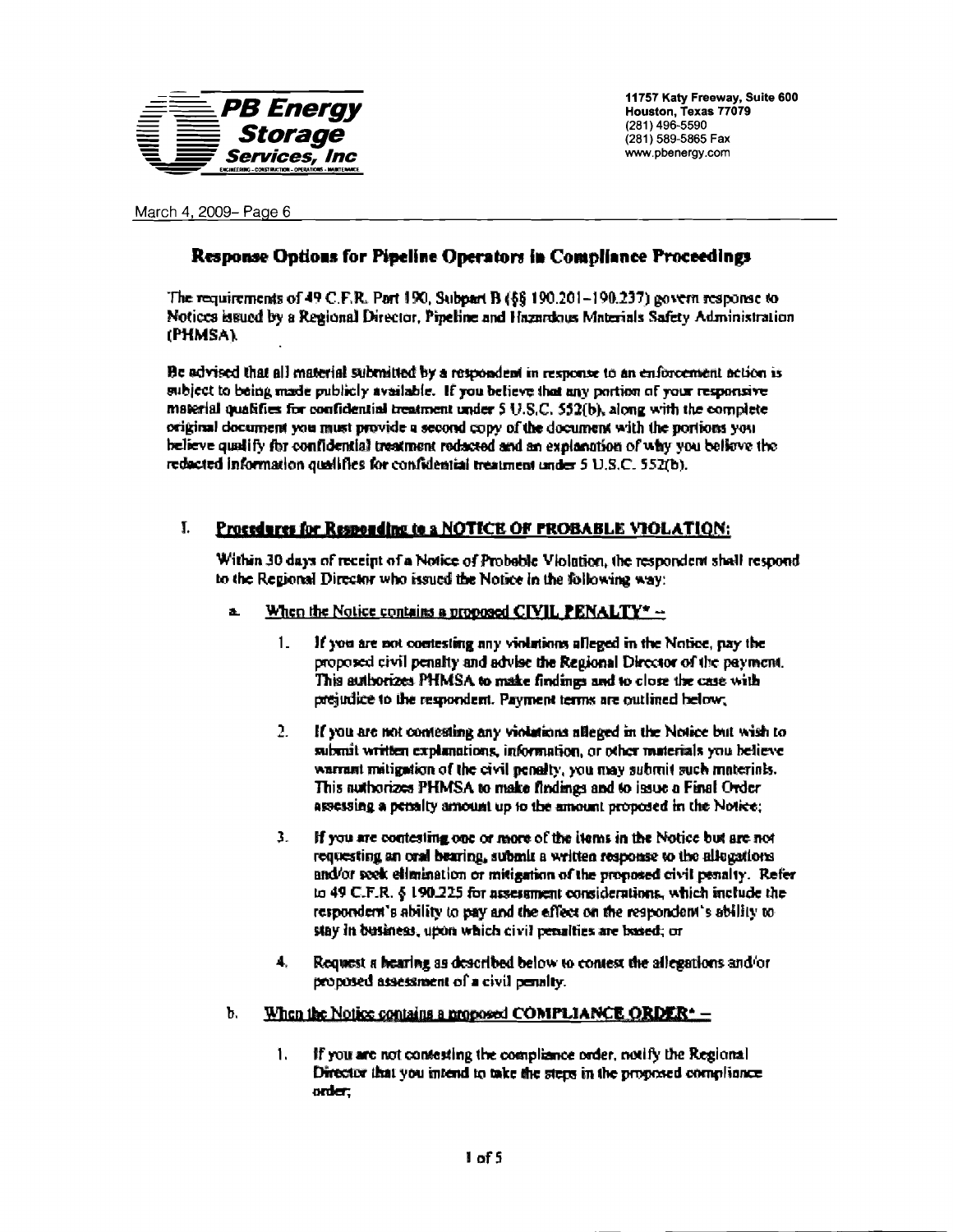

## March 4, 2009- Page 7

- If you are not contesting the compliance order but wish to submit written  $\mathbf{2}$ . explanations, information, or other materials you believe warrant modification of the proposed compliance order in whole or in part, or was seek clarification of the terms of the proposed compliance order, you may submit such materials. This authorizes PHMSA to make findings and issue a compliance order.
- $\mathbf{L}$ If you are contesting the proposed compliance order but me not requesting an oral hearing, submit written explanations, information, or other materials in answer to the allegations in the Notice and stating your reasons for objecting to the proposed compliance order items in whole or in part; or
- $\mathbf{d}$ Request a hearing as described below to contest the allegations and/or proposed compliance order items.

#### When the Notice contains a WARNING ITEM - $\mathbf{c}$

No written response is required. The respondent is warned that if it does not take appropriate action to correct these items, enforcement action will be taken if a subsequent inspection reveals a violation.

\* Failure of the respondent to respond to the Notice within 30 days of receipt constitutes a waiver of the right to contest the allegations in the Notice and authorizes the Associate Administrator for Pipeline Safety to find facts as alleged in the Notice without further notice to the respondent and to issue a Final Order.

#### П. Procedures for Responding to a NOTICE OF AMENDMENT\*-

Within 30 days of receipt of a Notice of Amendment, the respondent shall respond to the Regional Director who issued the Notice in the following way:

- $\mathbf{a}$ . If you are not contesting the Notice, notify the Regional Director of your plans to address the inadequacies identified in the Notice;
- ħ. If you are not contesting the Notice but wish to submit written explanations, information, or other materials you believe warrant modification of the Notice of Amendment in whole or in part, or you seek clarification of the terms of the Notice of Amendment, you may submit such materials. This authorizes PHMSA to make findings and issue an Order Directing Amendment;
- If you are contesting the Notice of Amendment but are not requesting an oral c. bearing, submit written explanations, information, or other materials in answer to the allegations in the Notice and stating your reasons for objecting to the Notice of Amendment items in whole or in part; or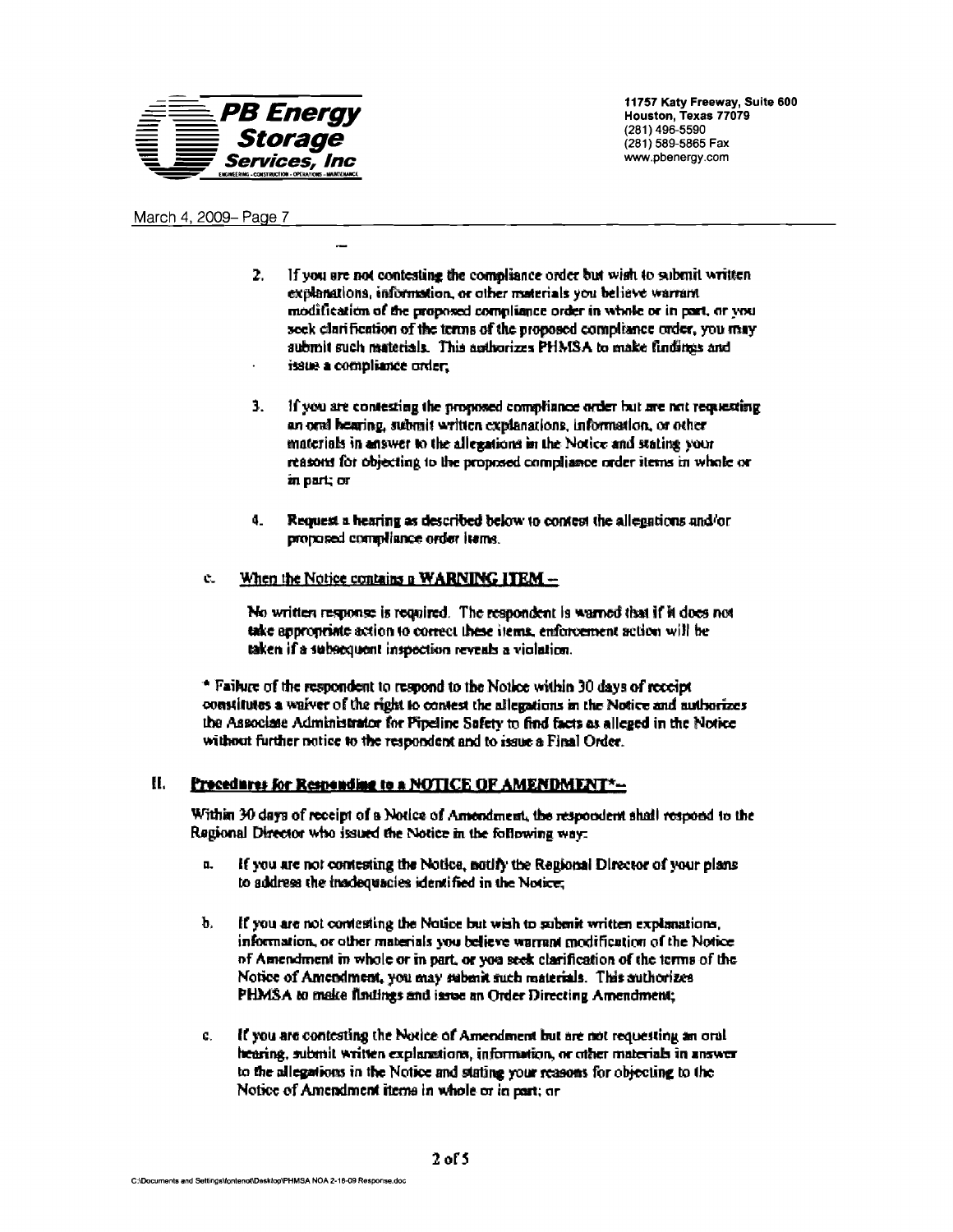

đ. Request a hearing as described below to contest the allegations in the Notice.

\* Failure of the respondent to respond to the Notice within 30 days of receipt constitutes a waiver of the right to contest the allegations in the Notice and authorizes the Associate Administrator for Pipeline Safety to find facts as alleged in the Notice without further notice to the respondent and to issue a Final Order.

#### Ш. Procedure for Requesting a Hearing

A request for a hearing must be in writing and accompanied by a statement of the issues that the respondent intends to raise at the hearing. The issues may relate to the allegations, new information, or to the proposed compliance order or proposed civil penalty amount. Refer to 49 C.F.R. § 190.225 for assessment considerations upon which civil penalties are based. A respondent's failure to specify an issue may result in waiver of the right to raise that issue at the hearing. The respondent's request must also indicate whether or not respondent will be represented by counsel at the hearing. Faikire to request a hearing in writing within 30 days of receipt of a Notice waives the right to a bearing. In addition, if the amount of the proposed civil penalty or the proposed corrective action is less than \$10,000, the hearing will be held by telephone, unless the respondent submits a written request for an in-person hearing. Complete hearing procedures can be found at 49 C.F.R. § 190.211.

#### $IV.$ **Extensions of Time**

An extension of time to prepare an appropriate response to a Notice may be granted, at the agency's discretion, following submittal of a written request to the Regional Director. The request must indicate the amount of time needed and the reasons for the extension. The request must be submitted within 30 days of receipt of the Notice.

#### V. Preedom of Information Act

Any material provided to PHMSA by the respondent, and materials prepared by PHMSA including the Notice and any order (ssued in this case, may be considered public information and subject to disclosure under the Freedom of Information Act (FOIA). If you believe the information you are providing is security sensitive, privileged, confidential or may cause your company competitive disadvantages, please clearly identify the material and provide justification why the documents, or portions of a document, should not be released under FOIA. If we receive a request for your material, we will notify you if PHMSA, after reviewing the materials and your provided justification, determines that withholding the ranterials does not meet any exemption provided under the FOJA. You may appeal the agency's decision to release material under the FOIA at that time. Your appeal will stay the release of those materials until a final decision is made.

#### VL. Small Business Regulatory Enforcement Fairness Act Information

The Small Business and Agricultural Regulatory Enforcement Ombudsman and 10 Regional Fairness Boards were established to receive comments from small businesses about federal agency enforcement actions. The Ombudsman will annually evaluate the enforcement activities and rate each agency's responsiveness to small business. If you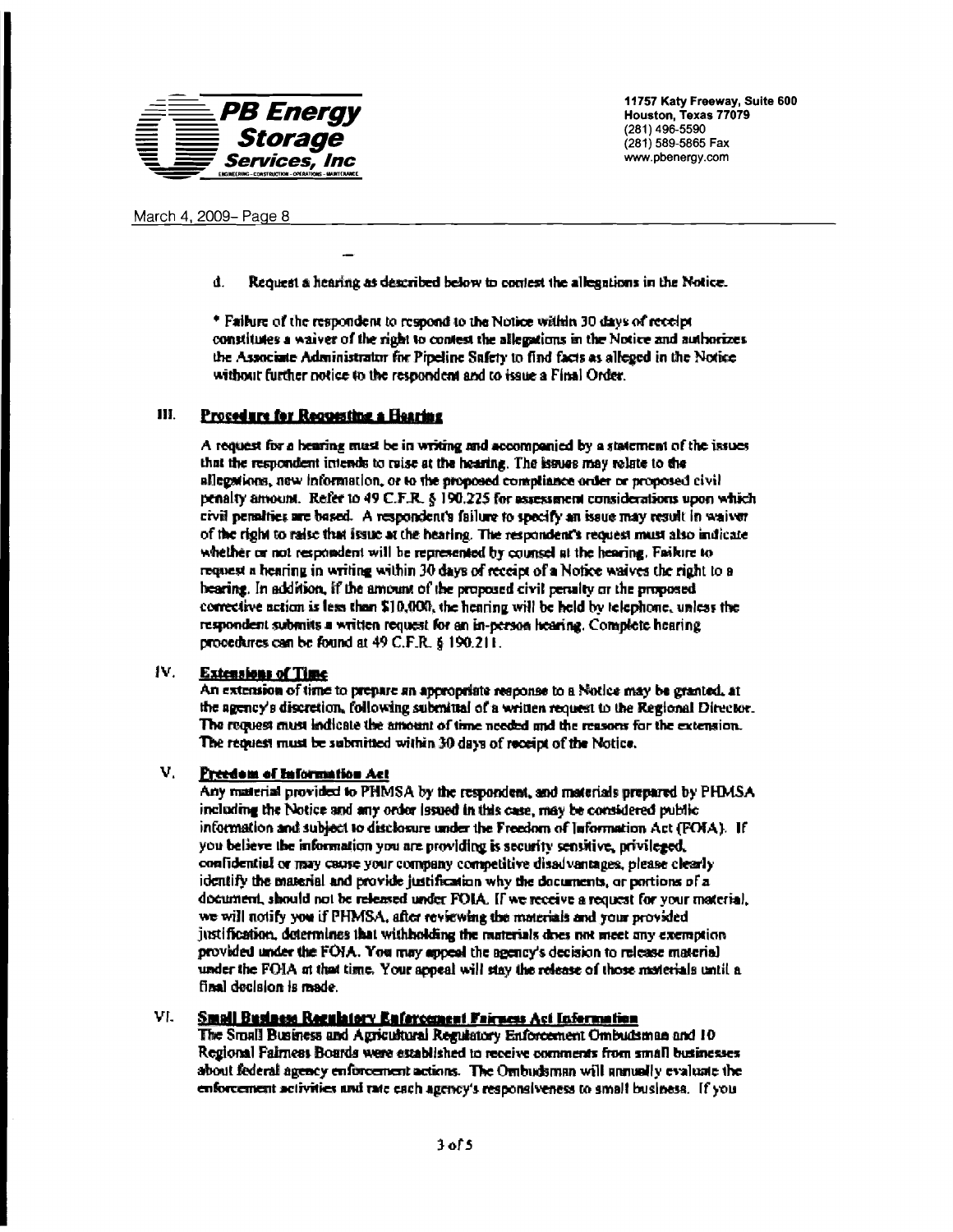

March 4, 2009- Page 9

wish to comment on the enforcement actions of the Pipeline and Hazardous Materials Safety Administration, call 1-888-REG-FAIR (1-888-734-3247) or go to http://www.sba.gov/ombudsman/dsp faq.html.

#### VII. **Payment Instructions**

## Civil Penalty Payments of Less Than \$10,000

Payment of a civil penalty of less than \$10,000 proposed or assessed, under Subpart B of Part 190 of the Pipeline Safety Regulations can be made by certified check, money order or wire transfer. Payment by certified check or money order (containing the CPF Number for this case) should be made payable to the "Department of Transportation" and should be sent to:

Federal Aviation Administration Mike Monroney Aeronautical Center Financial Operations Division (AMZ-341) P.O. Box 25082 Oklahoma City, OK 73125-4915

Wire transfer payments of less than \$10,000 may be made through the Federal Reserve Communications System (Fedwire) to the account of the U.S. Treasury. Detailed instructions are provided below. Questions concerning wire transfer should be directed to the Financial Operations Division at (405) 954-8893, or at the above address.

## Civil Penalty Payments of \$10,000 or more

Payment of a civil penalty of \$10,000 or more proposed or assessed under Subpart B of Part 190 of the Pipeline Safety Regulations must be made wire transfer (49 C.F.R. § 89.21 (b)(3)), through the Federal Reserve Communications System (Fedwire) to the account of the U.S. Treasury. Detailed instructions are provided below. Questions concerning wire transfers should be directed to the Financial Operations Division at (405) 954-8893, or at the above address.